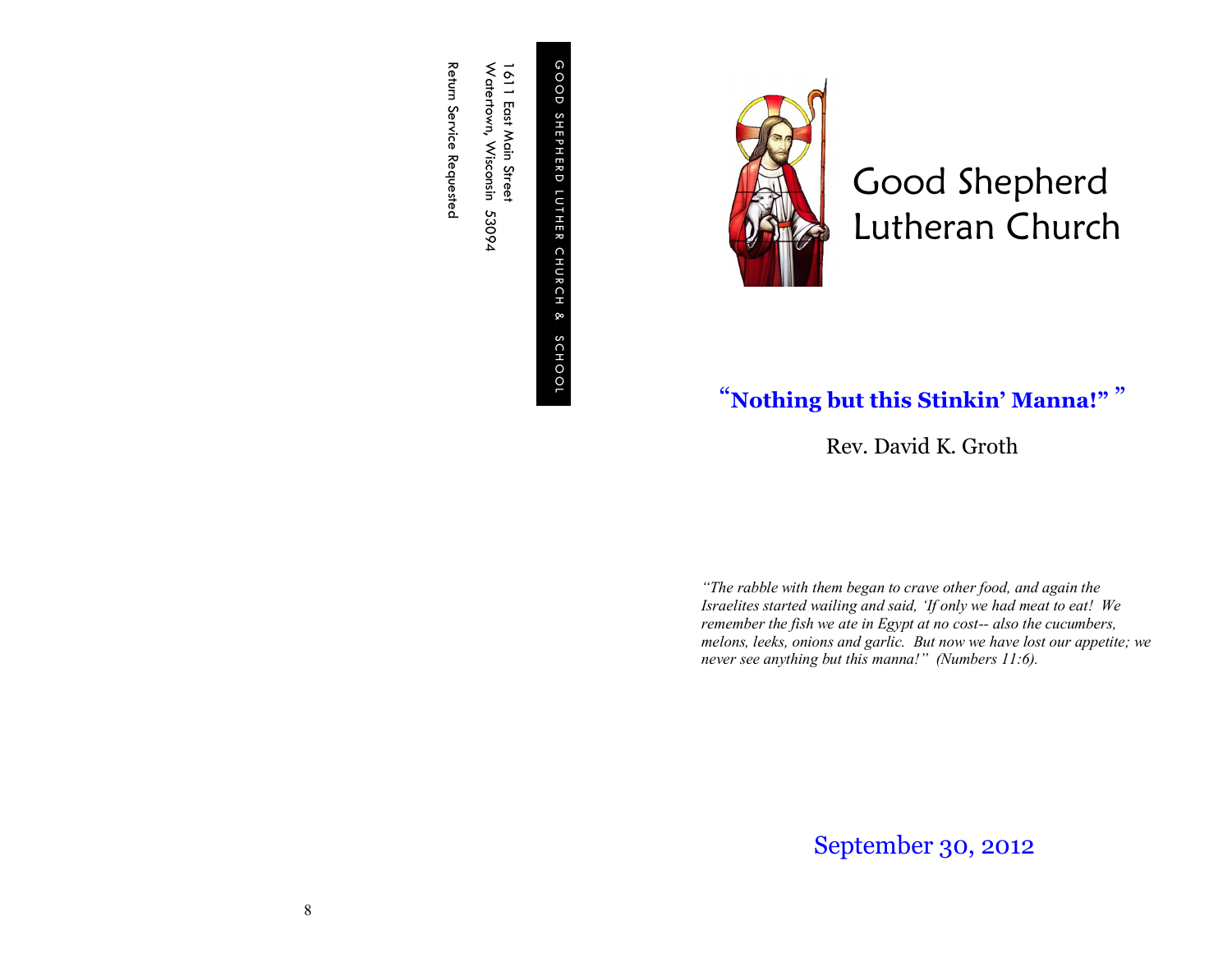## **Collect of the Day**

Everlasting Father, source of every blessing, mercifully direct and govern us by Your Holy Spirit that we may complete the works You have prepared for us to do; through Jesus Christ, Your Son, our Lord, who lives and reigns with You and the Holy Spirit, one God, now and forever. Amen.

Over the summers during college I worked for the Delevan -Darien school district, painting and doing roof work. My immediate supervisor was a fellow by the name of Butch, a man hardened by years and years of working on flat, leaky roofs in the heat of summer. He was a master, not so much of roof work, but of grumbling. He was a walking thesaurus of slang. It was an art form for him, and roof work provided many opportunities to practice his art. When your gloves are stuck together by a black bonding agent that has the consistency of well -chewed bubble gum . . . when you're an inch taller on the roof, because your shoes are caked with pea gravel . . . when hot tar fills your nostrils and finds its way into your hair, it's easy to curse and grumble and slander and gripe.

Truth is, whatever our vocations, it's easy to do that, because grumbling is one of the things we do best. In the Bible we know that sin is sin and there really isn't a pecking order to it in the Lord's eyes. Still, we tend to think of grumbling as a lesser sin, a peccadillo, and we fixate more on the shocking the sensational, the sexual sins for instance. But we deceive ourselves. In the Bible, grumbling is a quick way to stir up the Lord's anger.

Our text says, "the rabble that was among them had a strong craving. And the people of Israel wept again and said, "Oh that we had meat to eat! We remember the rich buffet lines we enjoyed as slaves in Egypt." Isn't it remarkable how memory plays tricks on us? And isn't it remarkable how ungrateful God's people can be. Earlier, they were crying for food and God graciously heard them and started providing manna from heaven. It fell like dew in the night. "It tasted like bread made with honey" they said. They received it gratefully, at first. But soon the rabble among them grew discontent with it, and they began to loathe it, and consider it a curse.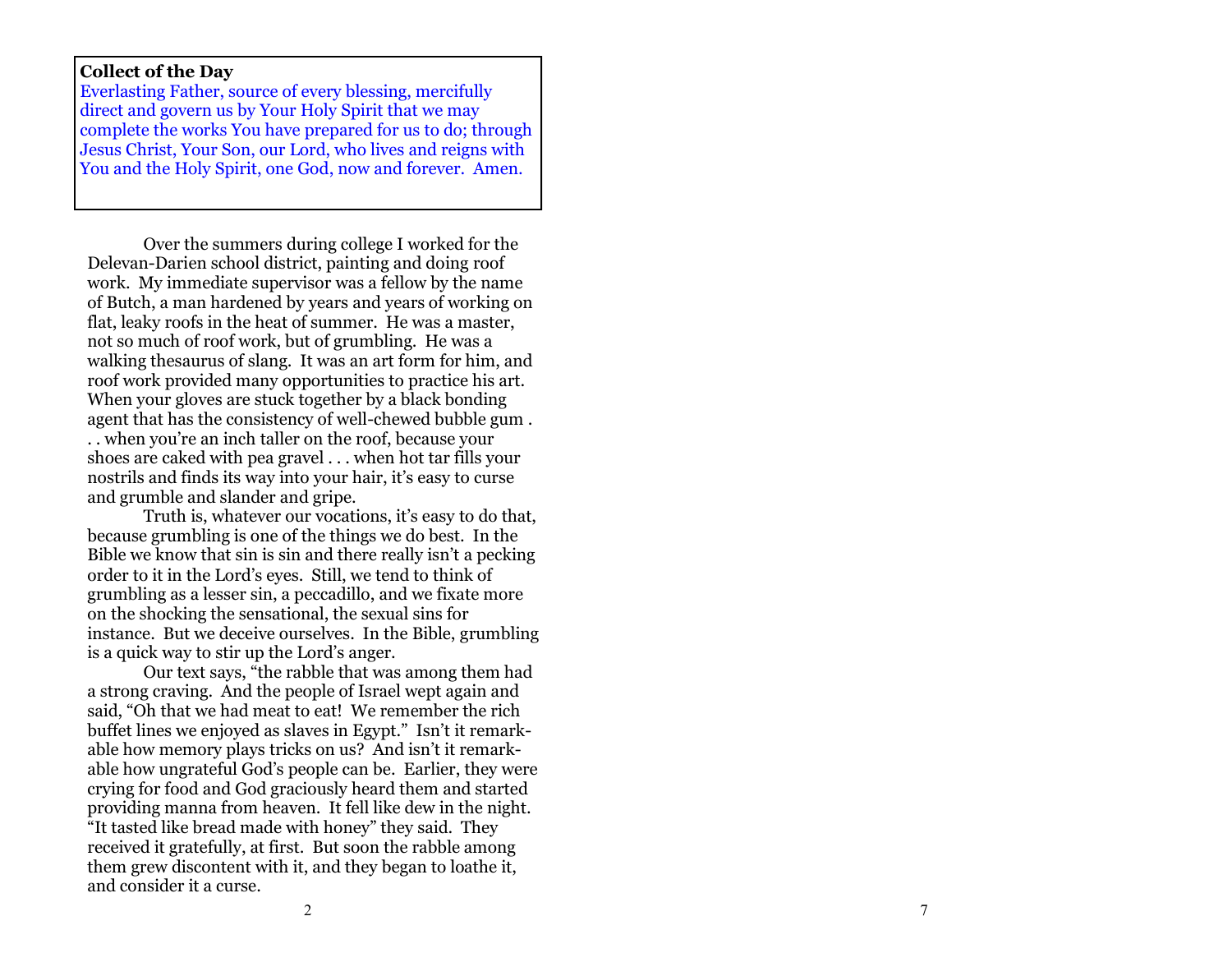After all, what is the Lord to do with us when we even grow weary even of his gifts, his blessings?

What he does with us is what he did with his ancient people. He punishes us, for sure, but he does not turn his back on us. He disciplines, but he does not consume us. To his grumbling people of old, he would give them their meat. In fact, he would nearly bury them in quail, quote, "until it comes out of your nostrils and becomes loathsome to you, because you have rejected the LORD" (v. 20).

God still disciplines us, as a father disciplines his child, but He doesn't give full vent to his wrath for that would wipe us out. He reserves that unrestrained wrath for Good Friday. Calvary is where the Lord's anger blazed hotly. Calvary, is where the wrath was consuming. "Why hast thou forsaken me?" Jesus cried. It's because God didn't forsake his people in the desert, and it's because God hasn't forsaken us, though we have earned it a thousand times over with our grumbling. The cross is where all accounts were balanced, where the consequences of our sin were paid, where our deepest needs for forgiveness and eternal life were met.

He's given us everything we need, body and life, forgiveness and faith. So now ours is the pleasure to live as God's grateful people . . . to live as those who know how it's all going to turn out. We own the last chapter so we don't need to grumble about the one we're in.

Understood, we've not crossed over into the Promised Land yet; we're still in the desert of this world, still wandering through the wilderness. But God is providing his manna and it is enough. Therefore, even in the desert, there's room for gratitude and praise.

In the desert, you have to pay a little closer attention, but even here, there's so much for which to give thanks. Amen.



One of the things I love about the Old Testament is that the story of the chosen people is not an epic of national heroism nor the glorious record of a people willing to suffer hardship for the sake of freedom. Their leaders do not take on mythical qualities of strength and courage. In fact, Moses is grumbling just as much as the people God has charged him to lead. Here he's begging that God would just put him to death rather than make him lead these people and carry them around as a woman carries a nursing child. To me that sounds like a very real man who is being crushed by the stress and weight of his responsibilities. Compare that to the propaganda machine of North Korea. When Kim Jong Il, the former dictator went golfing for the first time, it's said he shot a 38 under par and had 11 holes in one, this according to the reliable testimony of 17 security guards. The Old Testament doesn't read like that. Moses is at such a low point he just wants to curl up and die.

In our text, everyone is at the door of his tent crying. "Oh that we had meat to eat! But all we ever see is this stinkin' manna." Imagine, they grew weary even of the miraculous, and they grumbled against it. That which they knew came as a daily gift, daily bread from God, bored them. They yearned for something else, something different, something new.

Little has changed with God's people. "We never see anything but this manna!" It all starts early. Children lose interest in their own toys, and grumble about how good their friend has it with a computer full of games and a book shelf full of videos and parents who never say "eat your tomatoes" or "not until you've practiced piano."

We never see anything but this manna! It sounds like the grumbling heard in school cafeterias across the country, all the while unmindful of a larger world full of malnourished people.

Young adults aren't immune from this dissatisfaction. It's like a teenager looking at a closet full of clothes, and complaining she has nothing to wear; like the son who detests the car he is given to drive to Watertown High School. It's so embarrassing. The "grannymobile" he calls it, but what a fuss he would make if he had to wait for the bus instead.